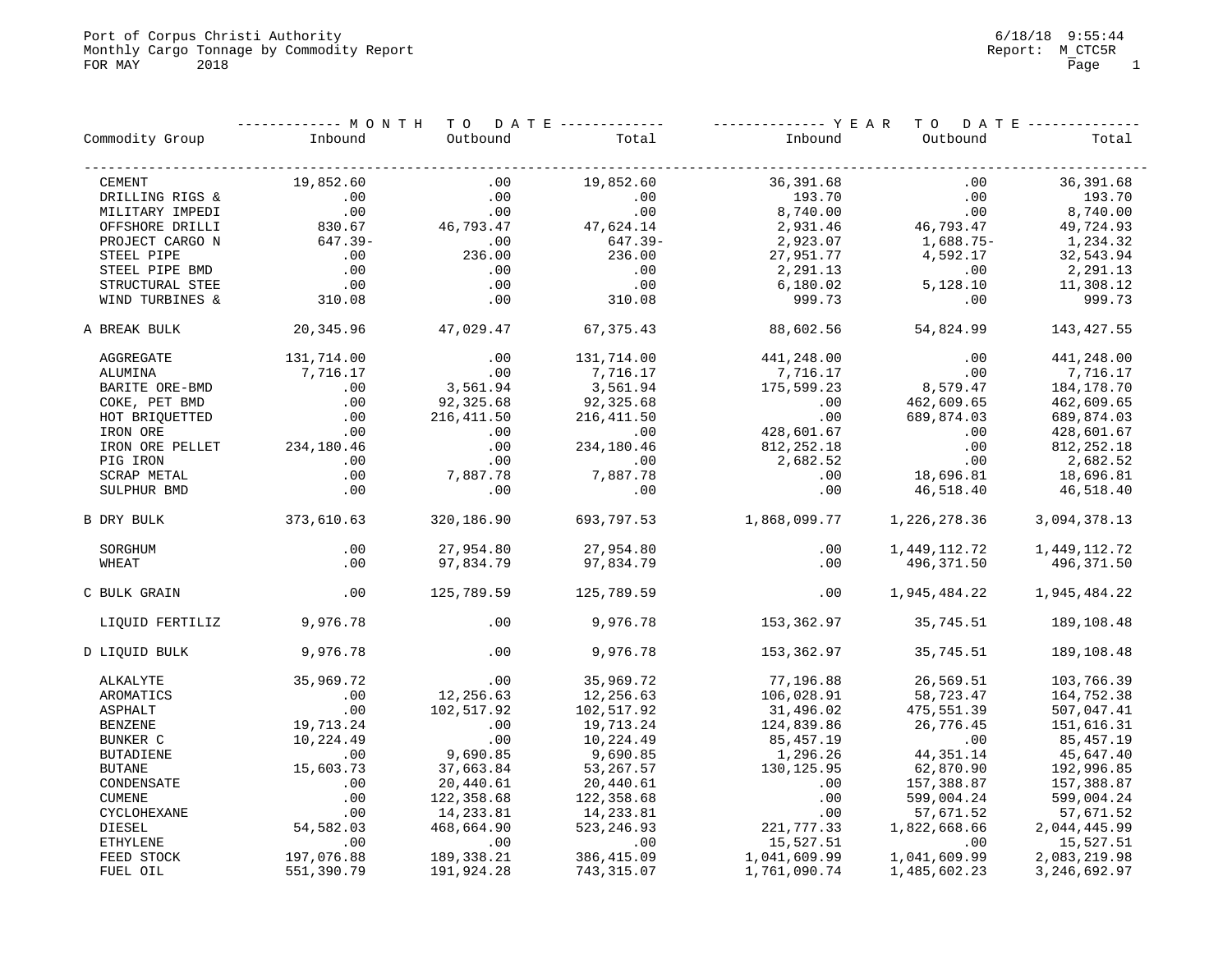|                 | --------- M O N T H<br>TO DATE ------------- |                 |              | ------------ Y E A R | D A T E<br>T O  |                  |  |
|-----------------|----------------------------------------------|-----------------|--------------|----------------------|-----------------|------------------|--|
| Commodity Group | Inbound                                      | Outbound        | Total        | Inbound              | Outbound        | Total            |  |
| GAS OIL         | 288,324.14                                   | 122,543.66      | 410,867.80   | 1,424,012.09         | 815,148.38      | 2, 239, 160.47   |  |
| GASOLINE        | 33,338.87                                    | 618,455.34      | 651,794.21   | 75,792.16            | 2,580,267.96    | 2,656,060.12     |  |
| JET FUEL        | .00                                          | 179,457.30      | 179,457.30   | .00                  | 664,704.72      | 664,704.72       |  |
| KEROSENE        | .00                                          | 59,428.17       | 59,428.17    | .00                  | 306,619.62      | 306,619.62       |  |
| METHANOL        | 30,276.15                                    | .00             | 30,276.15    | 130,538.80           | .00             | 130,538.80       |  |
| NAPHTHA         | 33,768.10                                    | 277,739.18      | 311,507.28   | 272,894.35           | 1,393,466.68    | 1,666,361.03     |  |
| NATURAL GASOLIN | 3,042.74                                     | 22,072.22       | 25,114.96    | 3,042.74             | 150,573.84      | 153,616.58       |  |
| ORTHOXYLENE     | 4,035.56                                     | 17,423.85       | 21,459.41    | 8,081.32             | 68,086.28       | 76,167.60        |  |
| PARAXYLENE      | .00                                          | 50,360.38       | 50,360.38    | 844.59               | 223,892.13      | 224,736.72       |  |
| PROPANE         | .00                                          | 32,919.08       | 32,919.08    | .00                  | 219,633.48      | 219,633.48       |  |
| RAFFINATE       | 1,497.37                                     | 5,969.58        | 7,466.95     | 1,497.37             | 270,048.10      | 271,545.47       |  |
| REFORMATE       | 76,136.02                                    | 39, 227. 28     | 115,363.30   | 317,871.79           | 180,566.15      | 498, 437.94      |  |
| SLOP AND SLURRY | .00                                          | 76,349.30       | 76,349.30    | .00                  | 248,119.79      | 248, 119.79      |  |
| SOLVENT         | .00                                          | 1,414.23        | 1,414.23     | .00                  | 10,154.56       | 10,154.56        |  |
| SULPHUR         | .00                                          | 17,501.61       | 17,501.61    | .00                  | 129,749.81      | 129,749.81       |  |
| TOLUENE         | 19,028.69                                    | 17,148.63       | 36,177.32    | 76,894.64            | 42,248.81       | 119,143.45       |  |
| XYLENE          | 3,671.82                                     | 17,078.69       | 20,750.51    | 7,510.31             | 71,026.70       | 78,537.01        |  |
| E PETROLEUM     | 1,377,680.34                                 | 2,724,178.23    | 4,101,858.57 | 5,915,426.80         | 13, 233, 095.38 | 19, 148, 522. 18 |  |
| CAUSTIC SODA    | 2,877.37                                     | 138,747.08      | 141,624.45   | 11,383.46            | 503,827.34      | 515,210.80       |  |
| CHEMICALS, NOS  | .00                                          | $\overline{00}$ | .00          | 12,081.49            | .00             | 12,081.49        |  |
| ETHANOL         | 6,383.44                                     | .00             | 6,383.44     | 31,380.88            | .00             | 31,380.88        |  |
| VINYL CHLORIDE  | .00                                          | 63,205.29       | 63,205.29    | .00                  | 418,126.97      | 418,126.97       |  |
| F CHEMICAL      | 9,260.81                                     | 201,952.37      | 211, 213.18  | 54,845.83            | 921,954.31      | 976,800.14       |  |
| CRUDE OIL       | 1,339,087.85                                 | 2,854,882.63    | 4,193,970.48 | 5,906,938.44         | 12,578,565.46   | 18,485,503.90    |  |
| H CRUDE OIL     | 1,339,087.85                                 | 2,854,882.63    | 4,193,970.48 | 5,906,938.44         | 12,578,565.46   | 18,485,503.90    |  |
|                 | 3,129,962.37                                 | 6, 274, 019.19  | 9,403,981.56 | 13,987,276.37        | 29,995,948.23   | 43,983,224.60    |  |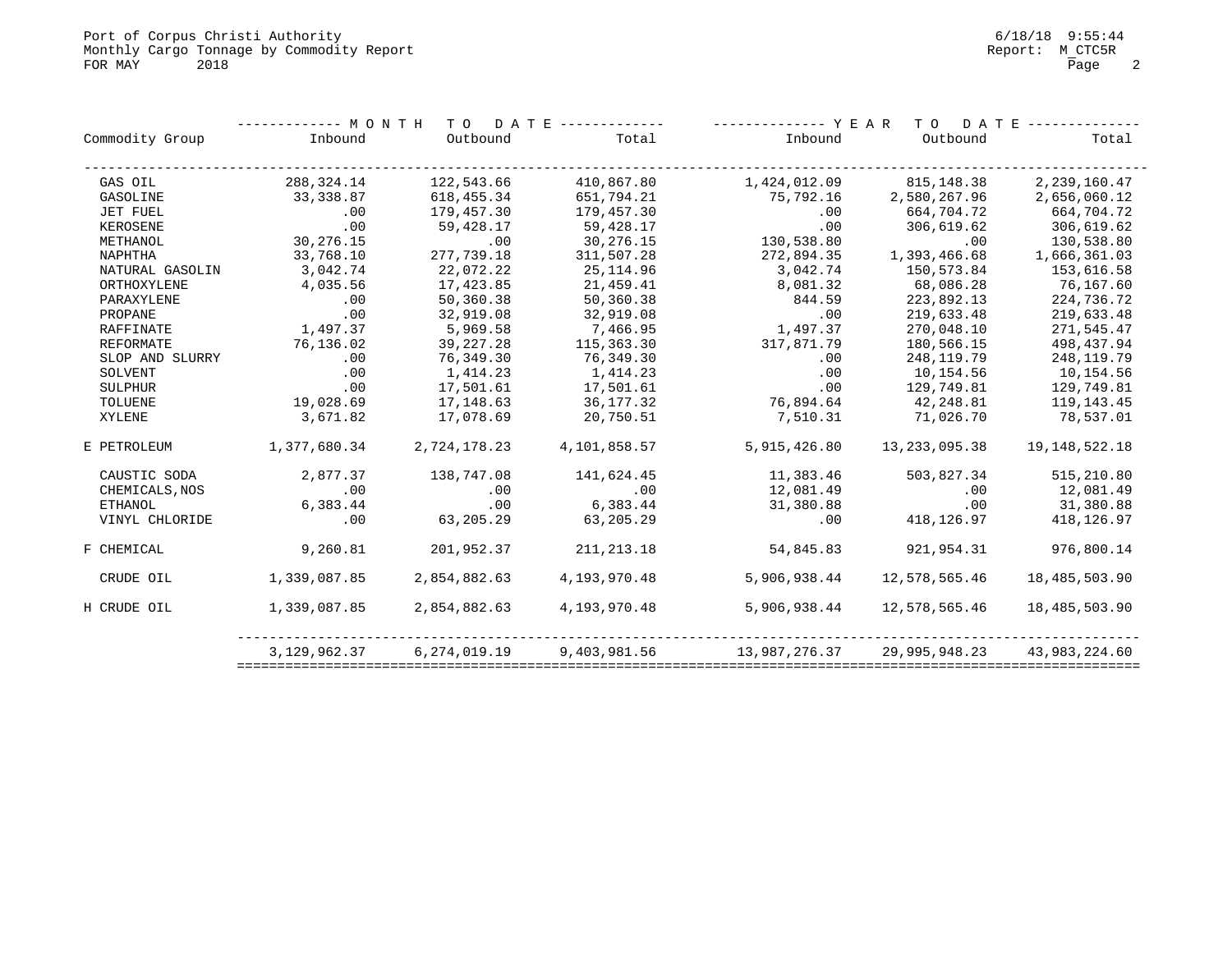Port of Corpus Christi Authority<br>
Monthly Cargo Tonnage by Commodity Report<br>
Monthly Cargo Tonnage by Commodity Report Monthly Cargo Tonnage by Commodity Report  $M\_CTC5R$ FOR MAY 2017 2017 Page 3

|                    |              | -------- MONTH TO DATE------------ |             |              | ----------- YEAR TO DATE-------------- |                 |
|--------------------|--------------|------------------------------------|-------------|--------------|----------------------------------------|-----------------|
| Commodity Group    | Inbound      | Outbound                           | Total       | Inbound      | Outbound                               | Total           |
| ALL COMMODITIES    | 115.37       | .00                                | 115.37      | 952.86       | .00                                    | 952.86          |
| DRILLING RIGS &    | .00          | 7,837.59                           | 7,837.59    | 134.00       | 26,560.59                              | 26,694.59       |
| MILITARY IMPEDI    | .00          | .00                                | .00         | 19,107.22    | 1,556.63                               | 20,663.85       |
| OFFSHORE DRILLI    | 389.40       | 3,918.42                           | 4,307.82    | 389.40       | 3,918.42                               | 4,307.82        |
| PROJECT CARGO N    | 9,971.50     | $7,228.83-$                        | 2,742.67    | 20,132.16    | 1,707.44-                              | 18,424.72       |
| STEEL PIPE         | 27,052.54    | .00                                | 27,052.54   | 130,405.67   | .00                                    | 130,405.67      |
| STRUCTURAL STEE    | 2,515.00     | .00                                | 2,515.00    | 3,232.82     | .00                                    | 3,232.82        |
| WIND TURBINE GE    | .00          | .00                                | .00         | .00          | 621.70                                 | 621.70          |
| WIND TURBINES &    | 11,415.98    | .00                                | 11,415.98   | 56,658.63    | 754.27                                 | 57,412.90       |
|                    |              |                                    |             |              |                                        |                 |
| A BREAK BULK       | 51,459.79    | 4,527.18                           | 55,986.97   | 231,012.76   | 31,704.17                              | 262,716.93      |
| AGGREGATE          | 55,566.00    | .00                                | 55,566.00   | 365,906.52   | .00                                    | 365,906.52      |
| ALL COMMODITIES    | .00          | 573.80                             | 573.80      | 3.50         | 4,386.74                               | 4,390.24        |
| ALUMINA            | 1,635.69     | 16,534.67                          | 18,170.36   | 1,635.69     | 29,771.22                              | 31,406.91       |
| BARITE ORE         | .00          | .00                                | .00         | 2,228.67     | .00                                    | 2,228.67        |
| BARITE ORE-BMD     | 58,427.73    | .00                                | 58, 427. 73 | 191,138.74   | .00                                    | 191,138.74      |
| COKE, PET BMD      | .00          | 86,250.97                          | 86,250.97   | .00          | 552,592.54                             | 552,592.54      |
| HOT BRIQUETTED     | .00          | 221,345.37                         | 221,345.37  | .00          | 676,224.72                             | 676, 224.72     |
| IRON ORE PELLET    | 215, 130.32  | .00                                | 215,130.32  | 1,019,758.93 | 74,254.93                              | 1,094,013.86    |
| SULPHUR BMD        | .00          | 17,193.41                          | 17,193.41   | .00          | 71,316.93                              | 71,316.93       |
| B DRY BULK         | 330,759.74   | 341,898.22                         | 672,657.96  | 1,580,672.05 | 1,408,547.08                           | 2,989,219.13    |
| SORGHUM            | $.00 \,$     | 284,488.84                         | 284,488.84  | .00          | 1,433,103.57                           | 1,433,103.57    |
| WHEAT              | $.00 \,$     | 156,109.43                         | 156,109.43  | .00          | 821,121.40                             | 821,121.40      |
| C BULK GRAIN       | $.00 \,$     | 440,598.27                         | 440,598.27  | $.00 \,$     | 2,254,224.97                           | 2, 254, 224.97  |
| LIQUID FERTILIZ    | 37,827.70    | 6,065.24                           | 43,892.94   | 224,521.49   | 75,355.53                              | 299,877.02      |
| D LIQUID BULK      | 37,827.70    | 6,065.24                           | 43,892.94   | 224,521.49   | 75,355.53                              | 299,877.02      |
| ALKALYTE           | 28, 358. 31  | 16,567.15                          | 44,925.46   | 54,674.94    | 96,263.91                              | 150,938.85      |
| AROMATICS          | 39, 315.48   | 11,371.00                          | 50,686.48   | 166,682.97   | 57, 322.79                             | 224,005.76      |
| <b>ASPHALT</b>     | .00          | 91,515.54                          | 91,515.54   | 14,116.66    | 359,435.68                             | 373,552.34      |
| <b>BENZENE</b>     | 32,613.43    | 9,402.93                           | 42,016.36   | 161, 457.87  | 38,189.21                              | 199,647.08      |
| BUNKER C           | 7,164.91     | 3,820.00                           | 10,984.91   | 79,375.09    | 3,820.00                               | 83,195.09       |
| <b>BUTADIENE</b>   | .00          | .00                                | .00         | .00          | 40,326.98                              | 40,326.98       |
| <b>BUTANE</b>      | 18,009.47    | 40,737.95                          | 58,747.42   | 106,206.68   | 81,354.84                              | 187,561.52      |
| CONDENSATE         | .00          | 81,021.18                          | 81,021.18   | 146,745.46   | 251,091.60                             | 397,837.06      |
| <b>CUMENE</b>      | 2,211.04     | 120,437.02                         | 122,648.06  | 5,437.70     | 589,241.54                             | 594,679.24      |
| <b>CYCLOHEXANE</b> | .00          | 16,458.48                          | 16,458.48   | .00          | 67,258.80                              | 67,258.80       |
| DIESEL             | 37,620.21    | 562,419.03                         | 600,039.24  | 240,464.92   | 2, 265, 691.15                         | 2,506,156.07    |
| FEED STOCK         | 239,898.77   | 239,898.77                         | 479,797.54  | 1,075,675.13 | 1,075,675.13                           | 2, 151, 350. 26 |
| FUEL OIL           | 406, 431.56  | 112,124.70                         | 518,556.26  | 1,472,413.46 | 689,468.22                             | 2,161,881.68    |
| GAS OIL            | 285, 376. 79 | 154,038.65                         | 439, 415.44 | 1,972,123.51 | 655,415.34                             | 2,627,538.85    |
| GASOLINE           | 45,584.07    | 511,910.33                         | 557,494.40  | 66,440.75    | 2,682,632.94                           | 2,749,073.69    |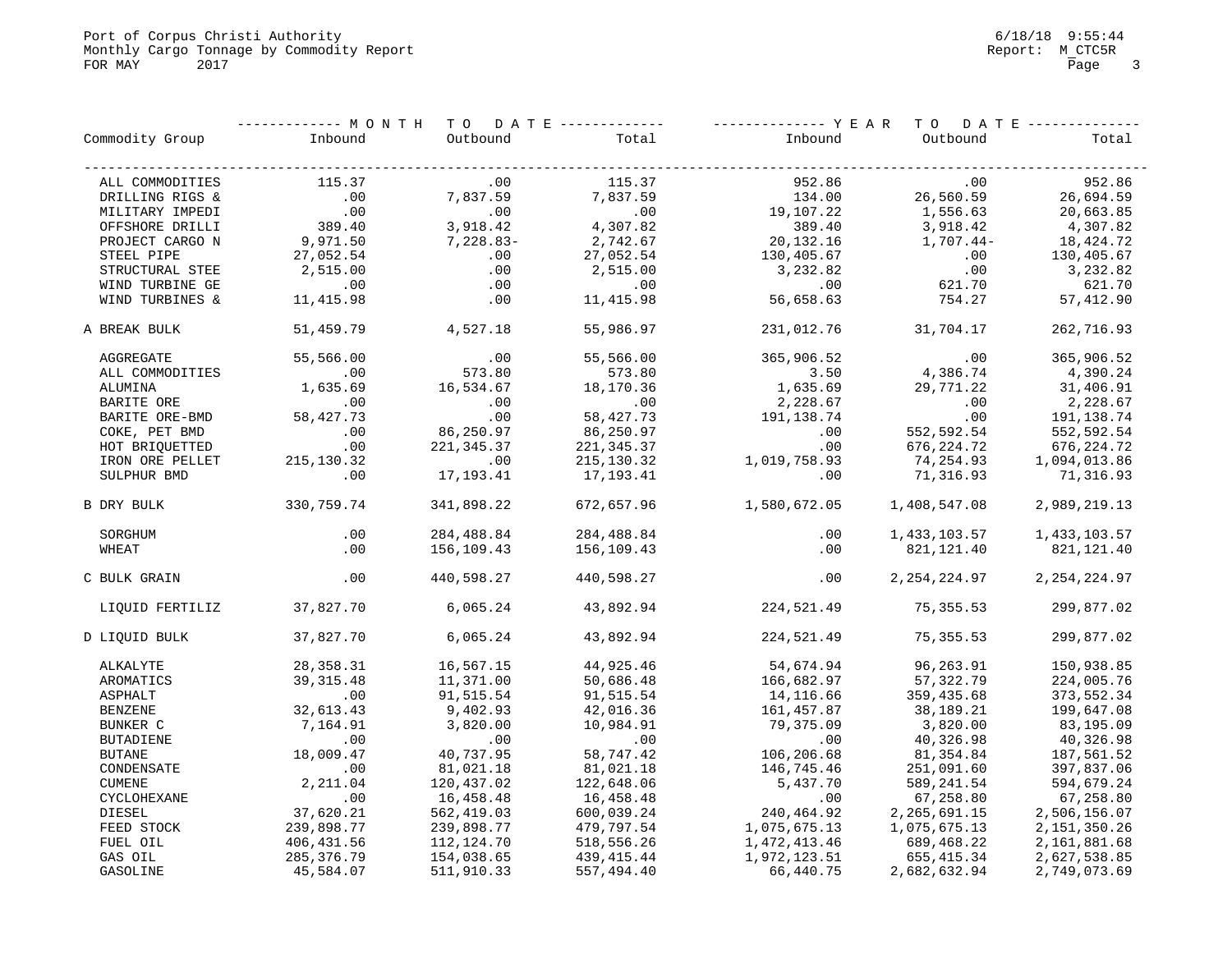|                  | ---- M O N T H | D A T E<br>T O |              | YEAR          | T O           | D A T E          |  |  |
|------------------|----------------|----------------|--------------|---------------|---------------|------------------|--|--|
| Commodity Group  | Inbound        | Outbound       | Total        | Inbound       | Outbound      | Total            |  |  |
| JET FUEL         | .00            | 121,702.85     | 121,702.85   | 7,611.51      | 606,016.20    | 613,627.71       |  |  |
| KEROSENE         | .00            | 58,687.43      | 58,687.43    | .00           | 188,069.93    | 188,069.93       |  |  |
| METHANOL         | 23,672.59      | .00            | 23,672.59    | 126,191.20    | .00           | 126,191.20       |  |  |
| NAPHTHA          | 82,393.37      | 211,434.50     | 293,827.87   | 616, 193. 14  | 1,086,879.94  | 1,703,073.08     |  |  |
| NATURAL GASOLIN  | .00            | 40,232.90      | 40,232.90    | .00           | 147,278.79    | 147,278.79       |  |  |
| ORTHOXYLENE      | .00            | 11,088.46      | 11,088.46    | .00           | 49,360.48     | 49,360.48        |  |  |
| PARAXYLENE       | .00            | 36,982.73      | 36,982.73    | .00           | 175,031.04    | 175,031.04       |  |  |
| PROPANE          | .00            | 19,650.55      | 19,650.55    | .00           | 117,748.20    | 117,748.20       |  |  |
| RAFFINATE        | 1,513.48       | 19,184.83      | 20,698.31    | 11,734.62     | 281, 377. 11  | 293, 111.73      |  |  |
| <b>REFORMATE</b> | 58, 242.44     | 45, 311.91     | 103,554.35   | 204,904.41    | 226,709.41    | 431,613.82       |  |  |
| SLOP AND SLURRY  | .00            | 80,510.40      | 80,510.40    | 7,114.60      | 350,779.23    | 357,893.83       |  |  |
| SOLVENT          | .00            | 1,543.45       | 1,543.45     | .00           | 9,018.73      | 9,018.73         |  |  |
| <b>SULPHUR</b>   | .00            | 16,125.21      | 16, 125. 21  | .00           | 60,367.45     | 60,367.45        |  |  |
| TOLUENE          | 5,208.76       | 10,393.09      | 15,601.85    | 33,056.46     | 47,532.65     | 80,589.11        |  |  |
| XYLENE           | .00            | 16,231.98      | 16,231.98    | 27,977.02     | 109,546.15    | 137,523.17       |  |  |
| E PETROLEUM      | 1,313,614.68   | 2,660,803.02   | 3,974,417.70 | 6,596,598.10  | 12,408,903.44 | 19,005,501.54    |  |  |
| CAUSTIC SODA     | 2,929.11       | 135,160.11     | 138,089.22   | 12,738.35     | 569,878.92    | 582,617.27       |  |  |
| CHEMICALS, NOS   | 7,054.51       | .00            | 7,054.51     | 26,880.45     | .00           | 26,880.45        |  |  |
| ETHANOL          | 5,852.94       | .00            | 5,852.94     | 32,471.32     | .00           | 32,471.32        |  |  |
| VINYL CHLORIDE   | .00            | 106,976.53     | 106,976.53   | .00           | 455,016.96    | 455,016.96       |  |  |
| F CHEMICAL       | 15,836.56      | 242,136.64     | 257,973.20   | 72,090.12     | 1,024,895.88  | 1,096,986.00     |  |  |
| CRUDE OIL        | 1,340,054.49   | 2,169,390.66   | 3,509,445.15 | 6,602,878.98  | 10,617,824.80 | 17, 220, 703. 78 |  |  |
| H CRUDE OIL      | 1,340,054.49   | 2,169,390.66   | 3,509,445.15 | 6,602,878.98  | 10,617,824.80 | 17,220,703.78    |  |  |
|                  | 3,089,552.96   | 5,865,419.23   | 8,954,972.19 | 15,307,773.50 | 27,821,455.87 | 43, 129, 229. 37 |  |  |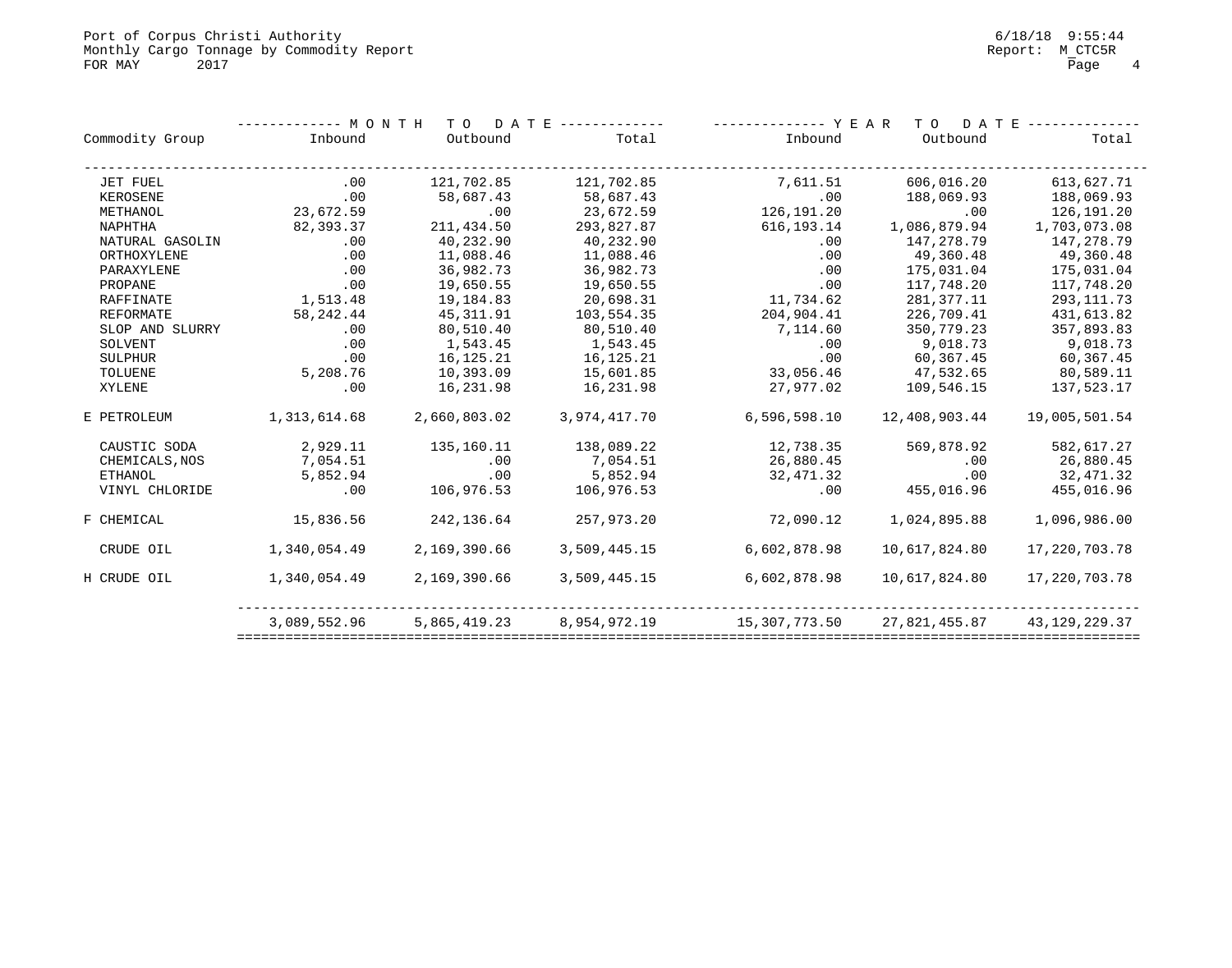|                 |                 | MONTH<br>YEAR<br>D A T E<br>T O |              |               | T O             | D A T E          |  |
|-----------------|-----------------|---------------------------------|--------------|---------------|-----------------|------------------|--|
| Commodity Group | Inbound         | Outbound                        | Total        | Inbound       | Outbound        | Total            |  |
| A BREAK BULK    | 20,345.96       | 47,029.47                       | 67, 375.43   | 88,602.56     | 54,824.99       | 143,427.55       |  |
| B DRY BULK      | 373,610.63      | 320,186.90                      | 693,797.53   | 1,868,099.77  | 1,226,278.36    | 3,094,378.13     |  |
| C BULK GRAIN    | .00             | 125,789.59                      | 125,789.59   | .00           | 1,945,484.22    | 1,945,484.22     |  |
| D LIQUID BULK   | 9,976.78        | .00                             | 9,976.78     | 153,362.97    | 35,745.51       | 189,108.48       |  |
| E PETROLEUM     | 1,377,680.34    | 2,724,178.23                    | 4,101,858.57 | 5,915,426.80  | 13, 233, 095.38 | 19, 148, 522. 18 |  |
| F CHEMICAL      | 9,260.81        | 201,952.37                      | 211, 213.18  | 54,845.83     | 921, 954.31     | 976,800.14       |  |
| H CRUDE OIL     | 1,339,087.85    | 2,854,882.63                    | 4,193,970.48 | 5,906,938.44  | 12,578,565.46   | 18,485,503.90    |  |
|                 | 3, 129, 962. 37 | 6,274,019.19                    | 9,403,981.56 | 13,987,276.37 | 29,995,948.23   | 43,983,224.60    |  |
|                 |                 |                                 |              |               |                 |                  |  |

Port of Corpus Christi Authority Monthly Cargo Tonnage by Commodity Summary Report FOR MAY 2017

|                 | ------------ M O N T H | D A T E<br>T O |              | -------------- Y E A R | D A T E<br>T O |                  |
|-----------------|------------------------|----------------|--------------|------------------------|----------------|------------------|
| Commodity Group | Inbound                | Outbound       | Total        | Inbound                | Outbound       | Total            |
|                 |                        |                |              |                        |                |                  |
| A BREAK BULK    | 51,459.79              | 4,527.18       | 55,986.97    | 231,012.76             | 31,704.17      | 262,716.93       |
| B DRY BULK      | 330,759.74             | 341,898.22     | 672,657.96   | 1,580,672.05           | 1,408,547.08   | 2,989,219.13     |
| C BULK GRAIN    | .00                    | 440,598.27     | 440,598.27   | .00                    | 2, 254, 224.97 | 2, 254, 224.97   |
| D LIQUID BULK   | 37,827.70              | 6,065.24       | 43,892.94    | 224,521.49             | 75, 355.53     | 299,877.02       |
| E PETROLEUM     | 1,313,614.68           | 2,660,803.02   | 3,974,417.70 | 6,596,598.10           | 12,408,903.44  | 19,005,501.54    |
| F CHEMICAL      | 15,836.56              | 242,136.64     | 257,973.20   | 72,090.12              | 1,024,895.88   | 1,096,986.00     |
| H CRUDE OIL     | 1,340,054.49           | 2,169,390.66   | 3,509,445.15 | 6,602,878.98           | 10,617,824.80  | 17, 220, 703. 78 |
|                 |                        |                |              |                        |                |                  |